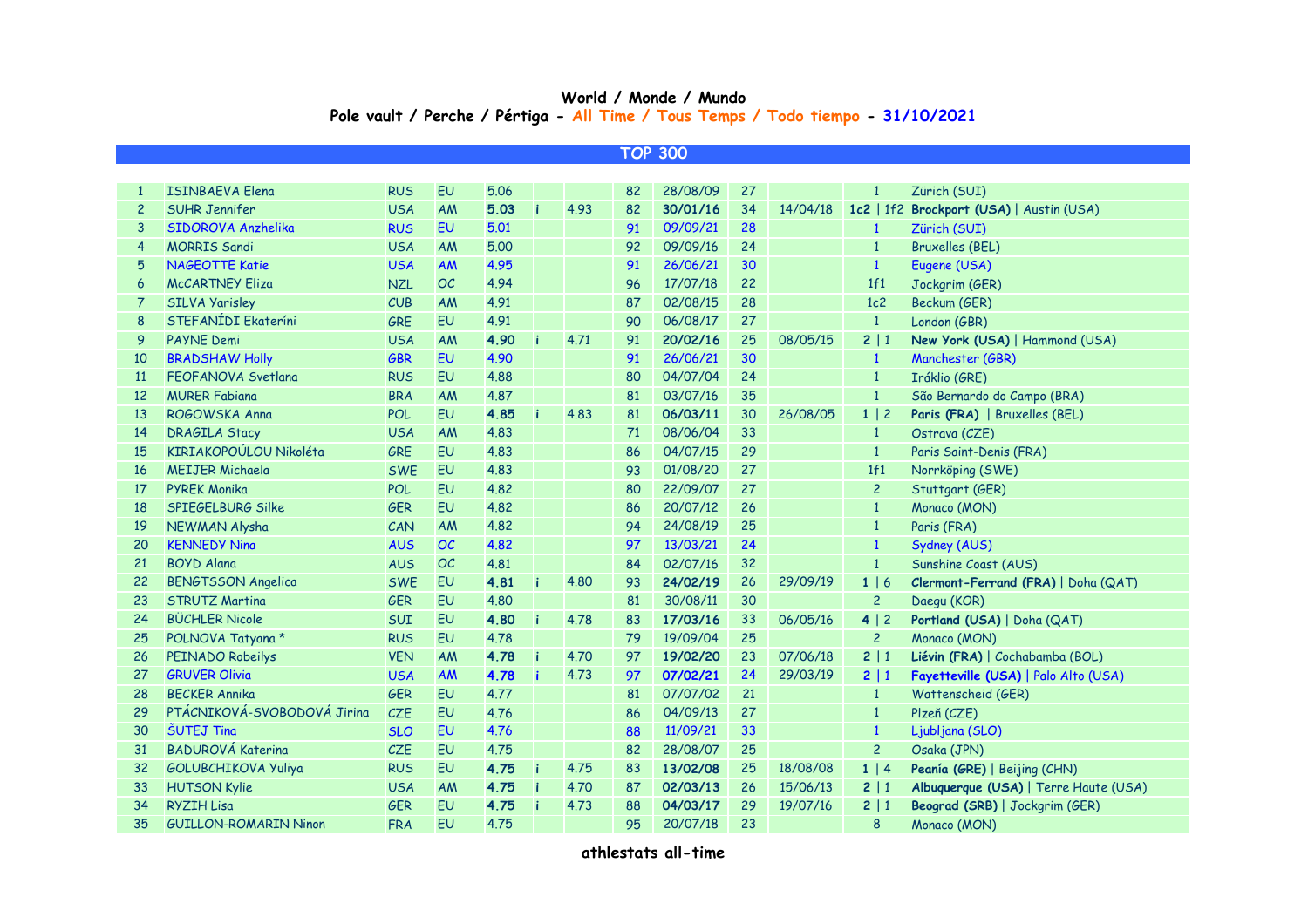| 36 | <b>MOSER Angelica</b>     | <b>SUI</b> | EU        | 4.75 |   | 4.66 | 97 | 06/03/21 | 24 | 12/09/20 | $1f1 \mid 1$    | Toruń (POL)   Basel (SUI)             |  |
|----|---------------------------|------------|-----------|------|---|------|----|----------|----|----------|-----------------|---------------------------------------|--|
| 37 | <b>KNOROZ Polina</b>      | <b>RUS</b> | EU        | 4.75 |   |      | 99 | 29/05/21 | 22 |          | $\mathbf{1}$    | Moskva (RUS)                          |  |
| 38 | <b>ZHUK Iryna</b>         | <b>BLR</b> | <b>EU</b> | 4.74 |   |      | 93 | 28/05/21 | 28 |          | $6\phantom{1}6$ | Doha (QAT)                            |  |
| 39 | <b>JOHNSON Chelsea</b>    | <b>USA</b> | <b>AM</b> | 4.73 |   |      | 83 | 26/06/08 | 25 |          | $\mathbf{1}$    | Los Gatos (USA)                       |  |
| 40 | SAVCHENKO Anastasia       | <b>RUS</b> | EU        | 4.73 |   |      | 89 | 15/06/13 | 24 |          | $\mathbf{1}$    | Yerino (RUS)                          |  |
| 41 | <b>HOWE Kym</b>           | <b>AUS</b> | <b>OC</b> | 4.72 | ă | 4.65 | 80 | 10/02/07 | 27 | 30/06/07 | 2 1             | Donetsk (UKR)   Saulheim (GER)        |  |
| 42 | <b>SCHWARTZ Jillian</b>   | <b>USA</b> | AM        | 4.72 |   | 4.61 | 79 | 15/06/08 | 29 | 13/06/06 | $1 \mid 1$      | Jonesboro (USA)   Jonesboro (USA)     |  |
| 43 | <b>HINGST Carolin</b>     | <b>GER</b> | EU        | 4.72 |   |      | 80 | 09/07/10 | 30 |          | $\mathbf{1}$    | Biberach (GER)                        |  |
| 44 | LI Ling                   | CHN        | <b>AS</b> | 4.72 |   |      | 89 | 18/05/19 | 30 |          | $\overline{2}$  | Shanghai (CHN)                        |  |
| 45 | <b>MURTO Wilma</b>        | <b>FIN</b> | EU        | 4.72 |   |      | 98 | 29/08/21 | 23 |          | $\mathbf{1}$    | Tempere (FIN)                         |  |
| 46 | <b>SAXER Mary</b>         | <b>USA</b> | <b>AM</b> | 4.71 | h | 4.70 | 87 | 23/02/14 | 27 | 06/06/13 | 1   1           | Albuquerque (USA)   Chula Vista (USA) |  |
| 47 | <b>FIACK Marion</b>       | <b>FRA</b> | EU        | 4.71 |   | 4.55 | 92 | 10/01/15 | 23 | 24/05/14 | 1 1             | Aubière (FRA)   Pézenas (FRA)         |  |
| 48 | PÓLAK Eléni-Klaoúdia      | GRE        | <b>EU</b> | 4.71 |   | 4.70 | 96 | 13/02/21 | 25 | 18/07/20 | $1 \mid 1$      | Pireaus (GRE)   Athina (GRE)          |  |
| 49 | <b>GUY Bridget</b>        | <b>USA</b> | AM        | 4.71 |   |      | 96 | 01/05/21 | 25 |          | $\mathbf{1}$    | Knoxville (USA)                       |  |
| 50 | <b>BUSCHBAUM Yvonne</b>   | <b>GER</b> | <b>EU</b> | 4.70 |   |      | 80 | 29/06/03 | 23 |          | $\mathbf{1}$    | Ulm(GER)                              |  |
| 51 | <b>BOSLAK Vanessa</b>     | <b>FRA</b> | <b>EU</b> | 4.70 |   |      | 82 | 28/06/06 | 24 |          | $\overline{c}$  | Málaga (ESP)                          |  |
| 52 | <b>KRASNOVA Angelina</b>  | <b>RUS</b> | EU        | 4.70 |   |      | 91 | 13/07/13 | 22 |          | $\mathbf{1}$    | Tampere (FIN)                         |  |
| 53 | <b>BROWN Kristen</b>      | <b>USA</b> | <b>AM</b> | 4.70 |   |      | 92 | 26/06/16 | 24 |          | 1c1             | Chula Vista (USA)                     |  |
| 54 | <b>JACOBUS Alexis</b>     | <b>USA</b> | <b>AM</b> | 4.70 |   |      | 96 | 10/07/16 | 20 |          | $\mathbf{3}$    | Eugene (USA)                          |  |
| 55 | <b>XU Huigin</b>          | <b>CHN</b> | <b>AS</b> | 4.70 |   |      | 93 | 17/07/19 | 26 |          | $\mathbf{3}$    | Jockgrim (GER)                        |  |
| 56 | <b>GROVE Emily</b>        | <b>USA</b> | <b>AM</b> | 4.70 |   |      | 93 | 01/08/19 | 26 |          | $\overline{c}$  | Omaha (USA)                           |  |
| 57 | LELEUX ROMERO Morgann     | <b>USA</b> | <b>AM</b> | 4.70 |   | 4.70 | 92 | 21/02/20 | 28 | 26/06/21 | $1 \mid 2$      | Baton Rouge (USA)   Eugene (USA)      |  |
| 58 | <b>GATAULLINA Aksana</b>  | <b>RUS</b> | EU        | 4.70 | h | 4.55 | 00 | 07/02/21 | 21 | 20/07/18 | 2 2             | Moskva (RUS)   Kazan (RUS)            |  |
| 59 | <b>NEWELL Anicka</b>      | CAN        | AM        | 4,70 | h | 4.65 | 93 | 02/01/21 | 24 | 13/06/17 | $1 \mid 1$      | Belton (USA)   San Marcos (USA)       |  |
| 60 | <b>IVANOVA Irina</b>      | <b>RUS</b> | EU        | 4.70 |   | 4.60 | 96 | 21/02/21 | 25 | 12/07/19 | 3 1             | Moskva (RUS)   Chelyabinsk (RUS)      |  |
| 61 | <b>BRUNI Roberta</b>      | <b>ITA</b> | EU        | 4.70 |   |      | 94 | 23/05/21 | 27 |          | $\mathbf{1}$    | Rieti (ITA)                           |  |
| 62 | <b>KYLYPKO Maryna</b>     | <b>UKR</b> | EU        | 4.70 |   |      | 95 | 18/06/21 | 26 |          | $\mathbf{1}$    | Lutsk (UKR)                           |  |
| 63 | <b>BATTKE Anna</b>        | <b>GER</b> | <b>EU</b> | 4.68 |   |      | 85 | 14/06/09 | 24 |          | $5\phantom{.0}$ | Berlin (GER)                          |  |
| 64 | <b>SUTTLE Kellie</b>      | <b>USA</b> | <b>AM</b> | 4.67 |   |      | 73 | 16/06/04 | 31 |          | $\mathbf{1}$    | Jonesboro (USA)                       |  |
| 65 | <b>MULLINA Olga</b>       | <b>RUS</b> | <b>EU</b> | 4.67 |   |      | 92 | 17/06/17 | 25 |          | $\mathbf{1}$    | Kuortane (FIN)                        |  |
| 66 | <b>ADAMS Christine</b>    | <b>GER</b> | EU        | 4.66 |   | 4.40 | 74 | 10/03/02 | 28 | 01/06/02 | $1 \mid 2$      | Sindelfingen (GER)   Cottbus (GER)    |  |
| 67 | <b>JANSON Lacy</b>        | <b>USA</b> | <b>AM</b> | 4.66 | h | 4.60 | 83 | 12/02/10 | 27 | 05/06/10 | $1c2$   1       | Fayetteville (USA)   Missoula (USA)   |  |
| 68 | <b>GADSCHIEW Kristina</b> | <b>GER</b> | EU        | 4.66 |   | 4.61 | 84 | 18/02/11 | 27 | 03/09/13 | $1 \mid 1$      | Potsdam (GER)   Rovereto (ITA)        |  |
| 69 | <b>SAUER VINCENT Mary</b> | <b>USA</b> | <b>AM</b> | 4.65 |   |      | 75 | 03/07/02 | 27 |          | $\overline{c}$  | Madrid (ESP)                          |  |
| 70 | SHVEDOVA Anastasiya       | <b>RUS</b> | EU        | 4.65 |   |      | 79 | 13/06/07 | 28 |          | $\mathbf{1}$    | Praha (CZE)                           |  |
| 71 | KIRYASHOVA Aleksandra     | <b>RUS</b> | <b>EU</b> | 4.65 |   |      | 85 | 01/08/09 | 24 |          | $\mathbf{1}$    | Tula (RUS)                            |  |
| 72 | <b>HOLLIDAY Rebecca</b>   | <b>USA</b> | AM        | 4.65 |   | 4.60 | 80 | 16/04/15 | 35 | 27/06/10 | $1 \mid 2$      | Jonesboro (USA)   Des Moines (USA)    |  |
| 73 | <b>BAUER Katharina</b>    | <b>GER</b> | EU        | 4.65 |   |      | 90 | 02/08/15 | 25 |          | $\mathbf{3}$    | Beckum (GER)                          |  |
| 74 | <b>HIXSON Kristen</b>     | <b>USA</b> | AM        | 4.65 |   | 4.65 | 92 | 12/03/16 | 24 | 18/06/16 | 4   1c2         | Portland (USA)   Chula Vista (USA)    |  |
| 75 | RHODES-JOHNIGAN Annie     | <b>USA</b> | <b>AM</b> | 4.65 |   |      | 95 | 20/04/19 | 24 |          | $\mathbf{1}$    | Torrance (USA)                        |  |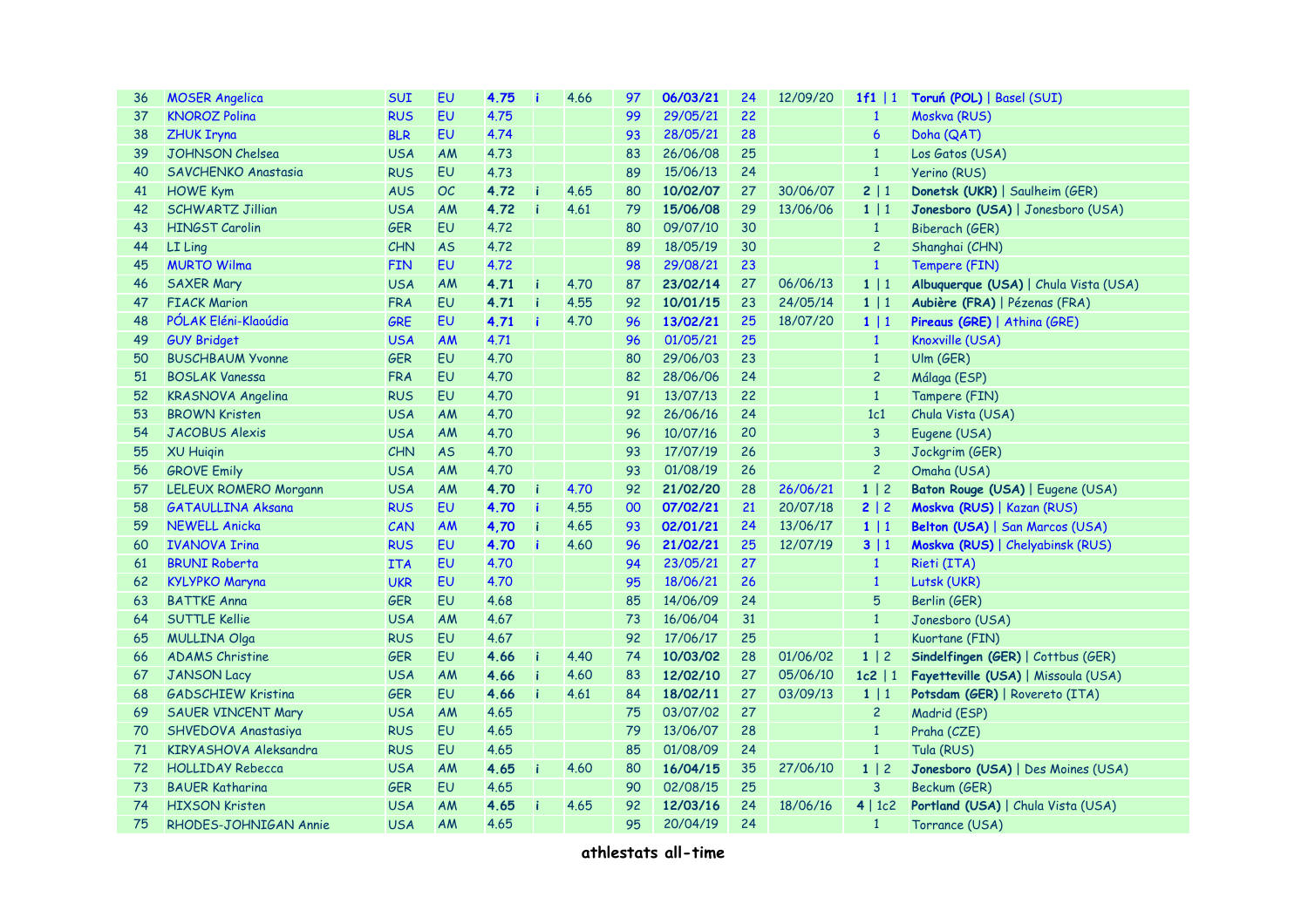| 76         | <b>RYBOVA Pavla</b>          | <b>CZE</b> | EU        | 4.64 |     | 4.60 | 78 | 14/02/07 | 29 | 21/06/03 | 4 1            | Bydgoszcz (POL)   Velenje (SLO)        |  |  |
|------------|------------------------------|------------|-----------|------|-----|------|----|----------|----|----------|----------------|----------------------------------------|--|--|
| 77         | <b>GAO Shuying</b>           | CHN        | <b>AS</b> | 4.64 |     |      | 79 | 02/06/07 | 28 |          | $\overline{2}$ | New York (USA)                         |  |  |
| 78         | RYJIKH-REIBERGER Nastja      | <b>GER</b> | <b>EU</b> | 4.63 |     |      | 77 | 29/07/06 | 29 |          | $\mathbf{1}$   | Nürnberg (GER)                         |  |  |
| 79         | STEINER BENNETT April        | <b>USA</b> | AM        | 4.63 |     |      | 80 | 12/04/08 | 28 |          | $\mathbf{1}$   | Norman (USA)                           |  |  |
| 80         | <b>CLARK Megan</b>           | <b>USA</b> | AM        | 4.63 |     |      | 94 | 23/04/16 | 22 |          | $1\,$          | Durham (USA)                           |  |  |
| 81         | <b>ROSS Kortney</b>          | <b>USA</b> | AM        | 4.63 |     | 4.55 | 92 | 09/02/19 | 27 | 25/06/17 | 1 5            | Albuquerque (USA)   Sacramento (USA)   |  |  |
| 82         | MALÁCOVÁ Romana              | CZE        | EU        | 4.62 |     | 4.61 | 87 | 21/02/16 | 29 | 20/06/17 | $4 =   1$      | Clermont-Ferrand (FRA)   Praha (CZE)   |  |  |
| 83         | <b>DENNISON Kate</b>         | GBR        | EU        | 4.61 |     |      | 84 | 22/07/11 | 27 |          | $\overline{c}$ | Barcelona (ESP)                        |  |  |
| 84         | LUTKOVSKAYA Alena            | <b>RUS</b> | <b>EU</b> | 4.61 |     |      | 96 | 21/05/15 | 19 |          | $\mathbf 1$    | Irkutsk (RUS)                          |  |  |
| 85         | <b>WITHROW Melinda</b>       | <b>USA</b> | AM        | 4.61 | h   | 4.60 | 84 | 23/01/16 | 32 | 08/05/15 | $1c2$   1      | Colorado Springs (USA)   Phoenix (USA) |  |  |
| 86         | <b>NIKKANEN Minna</b>        | <b>FIN</b> | EU        | 4.61 |     | 4.60 | 88 | 13/02/16 | 28 | 08/08/15 | 2 1            | Växjö (SWE)   Kuortane (FIN)           |  |  |
| 87         | <b>HOGGARD Victoria</b>      | <b>USA</b> | <b>AM</b> | 4.61 |     | 4.56 | 96 | 10/03/18 | 22 | 06/06/19 | 2 1            | College Station (USA)   Austin (USA)   |  |  |
| 88         | <b>HLADIYCHUK Yana</b>       | <b>UKR</b> | <b>EU</b> | 4.61 |     | 4.50 | 93 | 10/02/21 | 28 | 26/06/21 | $1 \mid 2$     | Sumy (UKR)   Smederevo (SRB)           |  |  |
| 89         | <b>GEORGE Emma</b>           | <b>AUS</b> | OC        | 4.60 |     |      | 74 | 20/02/99 | 25 |          | $\mathbf{1}$   | Sydney (AUS)                           |  |  |
| 90         | <b>MUELLER Melissa</b>       | <b>USA</b> | AM        | 4.60 |     |      | 72 | 09/07/03 | 31 |          | $\mathbf{1}$   | Atascadero (USA)                       |  |  |
| 91         | <b>BELYAKOVA Yelena</b>      | <b>RUS</b> | <b>EU</b> | 4.60 |     |      | 76 | 10/08/03 | 27 |          | $\mathbf{1}$   | Tula (RUS)                             |  |  |
| 92         | <b>DUTOIT Andrea</b>         | <b>USA</b> | AM        | 4.60 |     |      | 78 | 01/05/04 | 26 |          | $\mathbf{1}$   | Albuquerque (USA)                      |  |  |
| 93         | ELISDOTTIR Thórey Edda       | <b>ISL</b> | EU        | 4.60 |     |      | 77 | 17/07/04 | 27 |          | $\overline{c}$ | Madrid (ESP)                           |  |  |
| 94         | O'HARA Tracy                 | <b>USA</b> | AM        | 4.60 |     |      | 80 | 30/05/05 | 25 |          | $\mathbf 1$    | Palo Alto (USA)                        |  |  |
| 95         | <b>HÜTTER Julia</b>          | <b>GER</b> | EU        | 4.60 |     | 4.57 | 83 | 24/02/08 | 25 | 10/08/07 | $1   1=$       | Sindelfingen (GER)   Leverkusen (GER)  |  |  |
| 96         | <b>ASAY Erin</b>             | <b>USA</b> | AM        | 4.60 |     |      | 83 | 25/04/08 | 25 |          | $\mathbf{1}$   | La Jolla (USA)                         |  |  |
| 97         | <b>GIORDANO BRUNO Anna</b>   | <b>ITA</b> | EU        | 4.60 |     |      | 80 | 02/08/09 | 29 |          | $\mathbf{1}$   | Milano (ITA)                           |  |  |
| 98         | <b>SHELEKH Ganna</b>         | <b>UKR</b> | EU        | 4.60 |     | 4.50 | 93 | 11/02/12 | 19 | 05/06/14 | 3 4            | Donetsk (UKR)   Roma (ITA)             |  |  |
| 99         | <b>HENDRY Kelsie</b>         | CAN        | AM        | 4.60 |     | 4.55 | 82 | 16/02/12 | 30 | 24/05/08 | 1 1            | Flagstaff (USA)   Provo (USA)          |  |  |
| 100        | <b>KEPPLER Janice</b>        | <b>USA</b> | AM        | 4.60 |     | 4.43 | 87 | 02/03/13 | 26 | 26/04/13 | $4   6c1 =$    | Albuquerque (USA)   Des Moines (USA)   |  |  |
| 101        | <b>PENA Tori</b>             | <b>IRL</b> | EU        | 4.60 |     |      | 87 | 06/06/13 | 26 |          | $\overline{2}$ | Chula Vista (USA)                      |  |  |
| 102        | <b>LOTOUT Marion</b>         | <b>FRA</b> | EU        | 4.60 |     |      | 89 | 12/06/13 | 24 |          | $\mathbf{1}$   | Grenoble (FRA)                         |  |  |
| 103        | <b>PETRILLOSE Kaitlin</b>    | <b>USA</b> | AM        | 4.60 |     | 4.50 | 92 | 14/03/14 | 22 | 28/03/14 | $1 \mid 1c1$   | Albuquerque (USA)   Austin (USA)       |  |  |
| 104        | <b>ROLOFF Annika</b>         | <b>GER</b> | <b>EU</b> | 4.60 |     |      | 91 | 28/06/16 | 25 |          | $\mathbf{1}$   | Landau (GER)                           |  |  |
| 105        | <b>GUNNARSSON Lisa</b>       | <b>SWE</b> | EU        | 4.60 |     |      | 99 | 31/03/18 | 19 |          | $\overline{c}$ | Austin (USA)                           |  |  |
| 106        | <b>OTCHERE Jacqueline</b>    | <b>GER</b> | EU        | 4.60 |     |      | 96 | 14/07/18 | 22 |          | $\overline{4}$ | London (GBR)                           |  |  |
| 107        | <b>PARNOVA Elizaveta</b>     | <b>AUS</b> | <b>OC</b> | 4.60 |     |      | 94 | 28/06/19 | 25 |          | $\mathbf{1}$   | Townsville (AUS)                       |  |  |
| 108        | <b>CABALLERO Daylis</b>      | <b>USA</b> | AM        | 4.60 |     |      | 88 | 28/07/19 | 31 |          | 5              | Des Moines (USA)                       |  |  |
| 109        | <b>BONDARENKO Yelizaveta</b> | <b>RUS</b> | <b>EU</b> | 4.60 |     |      | 99 | 18/06/21 | 22 |          | $\mathbf{1}$   | Chelyabinsk (RUS)                      |  |  |
| 110        | <b>GRIGORIEVA Tatiana</b>    | <b>AUS</b> | <b>OC</b> | 4.58 |     |      | 75 | 28/09/06 | 31 |          | $\overline{c}$ | Daegu (KOR)                            |  |  |
| <b>111</b> | <b>BALAKHONOVA Anzhela</b>   | <b>UKR</b> | EU        | 4.57 |     |      | 72 | 04/07/04 | 32 |          | $1\,$          | Yalta (UKR)                            |  |  |
| 112        | <b>HUMBERT Nicole</b>        | <b>GER</b> | EU        | 4.56 |     | 4.51 | 72 | 25/02/99 | 27 | 13/07/01 | 1   1          | Stockholm (SWE)   Salamanca (ESP)      |  |  |
| 113        | <b>AGIRRE Naroa</b>          | <b>ESP</b> | EU        | 4.56 | li. | 4.51 | 79 | 17/02/07 | 28 | 10/05/14 | 1 1            | Moskva (RUS)   Valladolid (ESP)        |  |  |
| 114        | <b>EREMINA Lyudmila</b>      | <b>RUS</b> | EU        | 4.56 |     | 4.45 | 91 | 17/02/14 | 23 | 24/06/13 | 2 2            | Moskva (RUS)   Cheboksary (RUS)        |  |  |
| 115        | de MENIS Juliana             | <b>BRA</b> | AM        | 4.56 |     |      | 96 | 26/06/18 | 22 |          | $\mathbf{1}$   | Castellón (ESP)                        |  |  |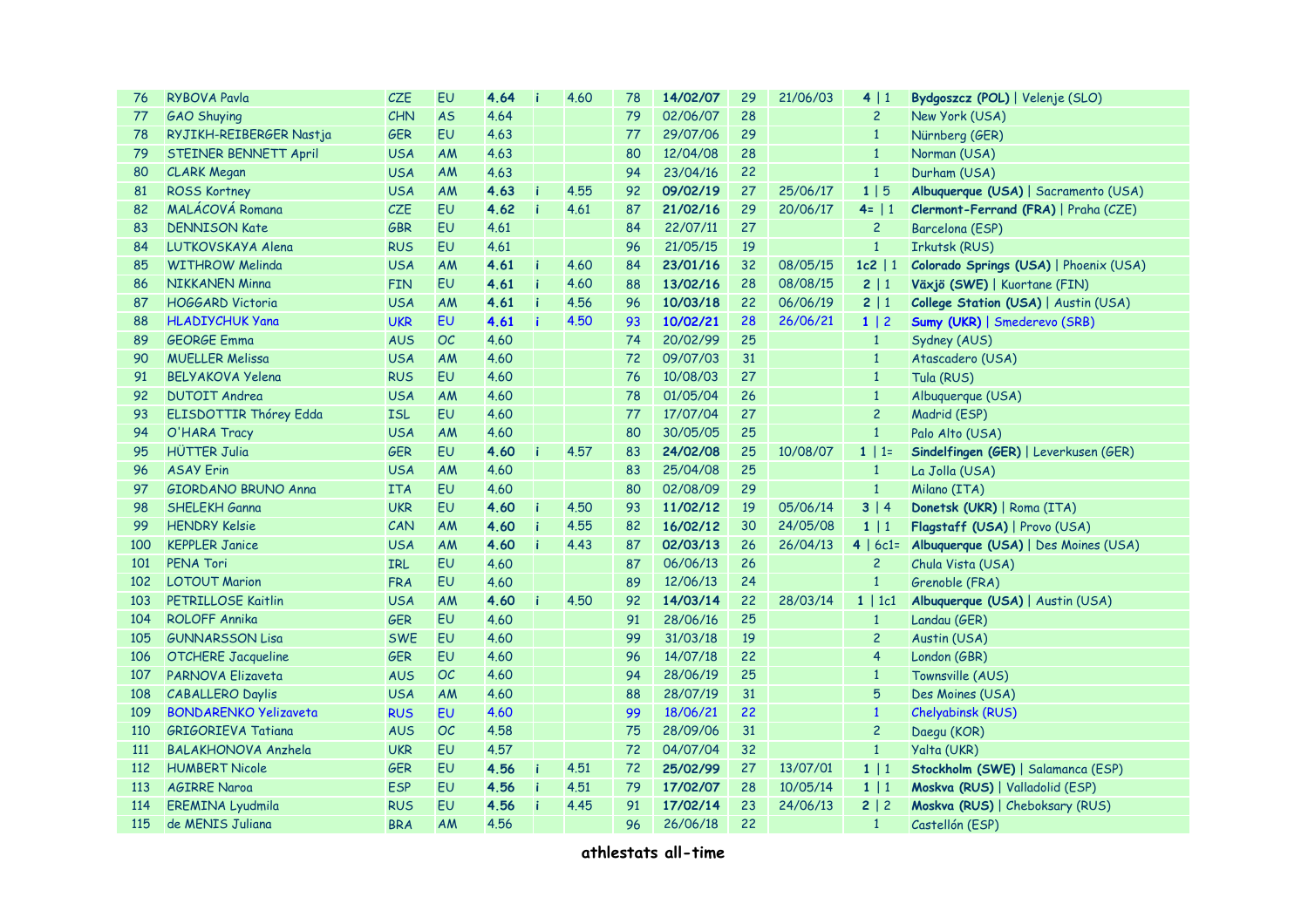| <b>116</b> | <b>DRAXLER Bonnie</b>      | <b>USA</b> | AM        | 4.56 | i | 4.51 | 95              | 09/03/19 | 24 | 30/03/19 | 2 1            | Birmingham (USA)   Westwood (USA)        |
|------------|----------------------------|------------|-----------|------|---|------|-----------------|----------|----|----------|----------------|------------------------------------------|
| 117        | <b>AHBE Kelsie</b>         | CAN        | AM        | 4.56 |   | 4.55 | 91              | 16/08/19 | 28 | 16/08/16 | 1   5q1        | Jonesboro (USA)   Rio de Janeiro (BRA)   |
| 118        | <b>MOLNAR Kriszting</b>    | <b>HUN</b> | EU        | 4.55 |   |      | 76              | 20/08/06 | 30 |          | $\mathbf{1}$   | Beckum (GER)                             |
| 119        | SKAFÍDA Afrodíti           | <b>GRE</b> | <b>EU</b> | 4.55 |   |      | 82              | 15/06/08 | 26 |          | $\mathbf{1}$   | Athína (GRE)                             |
| 120        | <b>BARTOLINA Erica</b>     | <b>USA</b> | AM        | 4.55 |   |      | 80              | 06/07/08 | 28 |          | 3              | Eugene (USA)                             |
| 121        | <b>DAHLSTRÖM Malin</b>     | <b>SWE</b> | <b>EU</b> | 4.55 |   |      | 89              | 10/07/15 | 26 |          | $\overline{5}$ | Rottach-Egern (GER)                      |
| 122        | <b>PLUIM Femke</b>         | <b>NED</b> | EU        | 4.55 |   |      | 94              | 01/08/15 | 21 |          | $1\,$          | Amsterdam (NED)                          |
| 123        | <b>KNÄSCHE Anjuli</b>      | GER        | EU        | 4.55 |   |      | 93              | 26/05/16 | 23 |          | $\mathbf{1}$   | Paderborn (GER)                          |
| 124        | <b>CLUTE Sydney</b>        | <b>USA</b> | AM        | 4.55 |   |      | 93              | 25/03/17 | 24 |          | $1\,$          | Tempe (USA)                              |
| 125        | PETERSHOFEN Friedeline     | GER        | EU        | 4.55 |   |      | 95              | 08/07/17 | 22 |          | $\overline{3}$ | Erfurt (GER)                             |
| 126        | ŠVÁBÍKOVÁ Amálie           | CZE        | EU        | 4.55 |   |      | 99              | 18/07/20 | 21 |          | $\mathbf{1}$   | Kladno (CZE)                             |
| 127        | <b>McTAGGART Olivia</b>    | <b>NZL</b> | OC        | 4.55 |   |      | 00              | 06/02/21 | 21 |          | $\mathbf{1}$   | Auckland (NZL)                           |
| 128        | <b>MOLINAROLO Elisa</b>    | <b>ITA</b> | <b>EU</b> | 4.55 |   |      | 94              | 15/05/21 | 27 |          | $\overline{2}$ | Firenze (ITA)                            |
| 129        | <b>CHEN Qiaoling</b>       | CHN        | <b>AS</b> | 4.55 |   |      | 99              | 25/06/21 | 22 |          | 3f1            | Chongqing (CHN)                          |
| 130        | <b>MCEWEN-REED Nicole</b>  | <b>USA</b> | AM        | 4.54 |   |      | 80              | 02/06/07 | 27 |          | $\overline{3}$ | New York (USA)                           |
| 131        | <b>CAMPBELL Nastassja</b>  | <b>USA</b> | <b>AM</b> | 4.54 |   |      | 00 <sub>o</sub> | 14/05/21 | 21 |          | $\mathbf{1}$   | <b>College Station (USA)</b>             |
| 132        | <b>LINNEN Amy</b>          | <b>USA</b> | AM        | 4.53 |   | 4.40 | 82              | 08/03/02 | 20 | 23/07/03 | 1 1            | Fayetteville (USA)   Atascadero (USA)    |
| 133        | PIWOWARSKA Joanna          | <b>POL</b> | EU        | 4.53 |   |      | 83              | 12/05/06 | 23 |          | $\overline{c}$ | Doha (QAT)                               |
| 134        | da SILVA Karla Rosa        | <b>BRA</b> | AM        | 4.53 |   |      | 84              | 11/05/13 | 29 |          | $\mathbf{1}$   | São Paulo (BRA)                          |
| 135        | <b>GERGEL Melissa</b>      | <b>USA</b> | AM        | 4.53 |   | 4.50 | 89              | 23/01/15 | 26 | 08/06/13 | 2 1            | Lexington (USA)   Chula Vista (USA)      |
| 136        | <b>CAUDERY Molly</b>       | <b>GBR</b> | EU        | 4.53 |   |      | 00              | 23/06/18 | 18 |          | $\mathbf{1}$   | Mannheim (GER)                           |
| 137        | <b>BAXTER Rachel</b>       | <b>USA</b> | AM        | 4.53 |   | 4.50 | 99              | 01/02/20 | 21 |          | 1 1            | Albuquerque (USA)   Louisville (USA)     |
| 138        | <b>SMETS Fanny</b>         | <b>BEL</b> | <b>EU</b> | 4.53 |   | 4.51 | 86              | 20/02/21 | 35 | 24/08/19 | 1 1            | Louvain-La-Neuve (BEL)   Huizingen (BEL) |
| 139        | <b>LAMPELA Elina</b>       | <b>FIN</b> | EU        | 4.53 |   |      | 98              | 22/05/21 | 23 |          | $\mathbf{1}$   | Turku (FIN)                              |
| 140        | PICKENS Andreé             | <b>USA</b> | AM        | 4.52 | h | 4.40 | 80              | 23/05/07 | 27 | 24/03/07 | 1   1c1        | Jonesboro (USA)   Tuscaloosa (USA)       |
| 141        | <b>ELLIS Dana</b>          | CAN        | AM        | 4.52 |   |      | 79              | 18/08/07 | 28 |          | $\mathbf{1}$   | Chula Vista (USA)                        |
| 142        | KUSHCH-MAZURYK Natalya     | <b>UKR</b> | <b>EU</b> | 4.52 |   | 4.52 | 83              | 16/02/08 | 25 | 21/06/08 | 7 4            | Donetsk (UKR)   Annecy (FRA)             |
| 143        | <b>BYRES Katie</b>         | <b>GBR</b> | <b>EU</b> | 4.52 | h | 4.36 | 93              | 18/02/12 | 19 | 17/06/12 | 2 1            | Nevers (FRA)   Bedford (GBR)             |
| 144        | <b>GUTERMUTH Sophie</b>    | <b>USA</b> | AM        | 4.52 | i | 4.50 | 92              | 07/02/20 | 28 | 24/06/21 | 1   7q1        | Hillsdale (USA)   Eugene (USA)           |
| 145        | <b>McDONALD Alina</b>      | <b>USA</b> | AM        | 4.52 |   |      | 97              | 08/08/20 | 23 |          | $\overline{c}$ | Marietta (USA)                           |
| 146        | <b>BRECKOVA Daniela</b>    | CZE        | EU        | 4.51 |   |      | 74              | 09/06/98 | 24 |          | $\mathbf{1}$   | Bratislava (SVK)                         |
| 147        | SZABO-OLGYAI Zsuzsanna     | <b>HUN</b> | <b>EU</b> | 4.51 | i | 4.40 | 73              | 04/02/99 | 26 | 21/08/99 | 1   4          | Budapest (HUN)   Sevilla (ESP)           |
| 148        | <b>BELIN Kirsten</b>       | <b>SWE</b> | EU        | 4.51 |   |      | 81              | 27/08/02 | 21 |          | $\mathbf{1}$   | Göteborg (SWE)                           |
| 149        | <b>MAJESTER Kathleen</b>   | <b>USA</b> | AM        | 4.51 |   | 4.50 | 87              | 23/02/14 | 27 | 28/05/16 | 5 1            | Albuquerque (USA)   Rock Hill (USA)      |
| 150        | von EYNATTEN Victoria      | <b>GER</b> | EU        | 4.51 |   | 4.40 | 91              | 01/02/15 | 24 | 15/06/17 | 1   1          | Dortmund (GER)   Wipperfürth (GER)       |
| 151        | <b>BROST Leslie</b>        | <b>USA</b> | AM        | 4.51 |   |      | 89              | 08/08/15 | 26 |          | $\mathbf{1}$   | Veracruz (MEX)                           |
| 152        | <b>ONOFRE Marta</b>        | <b>POR</b> | EU        | 4.51 |   | 4.40 | 91              | 06/03/16 | 25 | 26/08/17 | $1c2 \mid 3$   | Pombal (POR)   Taipei City (TPE)         |
| 153        | <b>MALAVISI Sonia</b>      | <b>ITA</b> | EU        | 4.51 |   |      | 94              | 17/07/16 | 22 |          | $\overline{c}$ | Padova (ITA)                             |
| 154        | <b>HEIJMANS Killiana</b>   | <b>NED</b> | EU        | 4.51 |   |      | 97              | 29/06/19 | 22 |          | $\mathbf{1}$   | Köln (GER)                               |
| 155        | <b>RETZIUS Lene Onsrud</b> | <b>NOR</b> | EU        | 4.51 | i | 4.50 | 96              | 11/08/19 | 23 | 30/05/18 | 2 1            | Sandnes (NOR)   Oslo (NOR)               |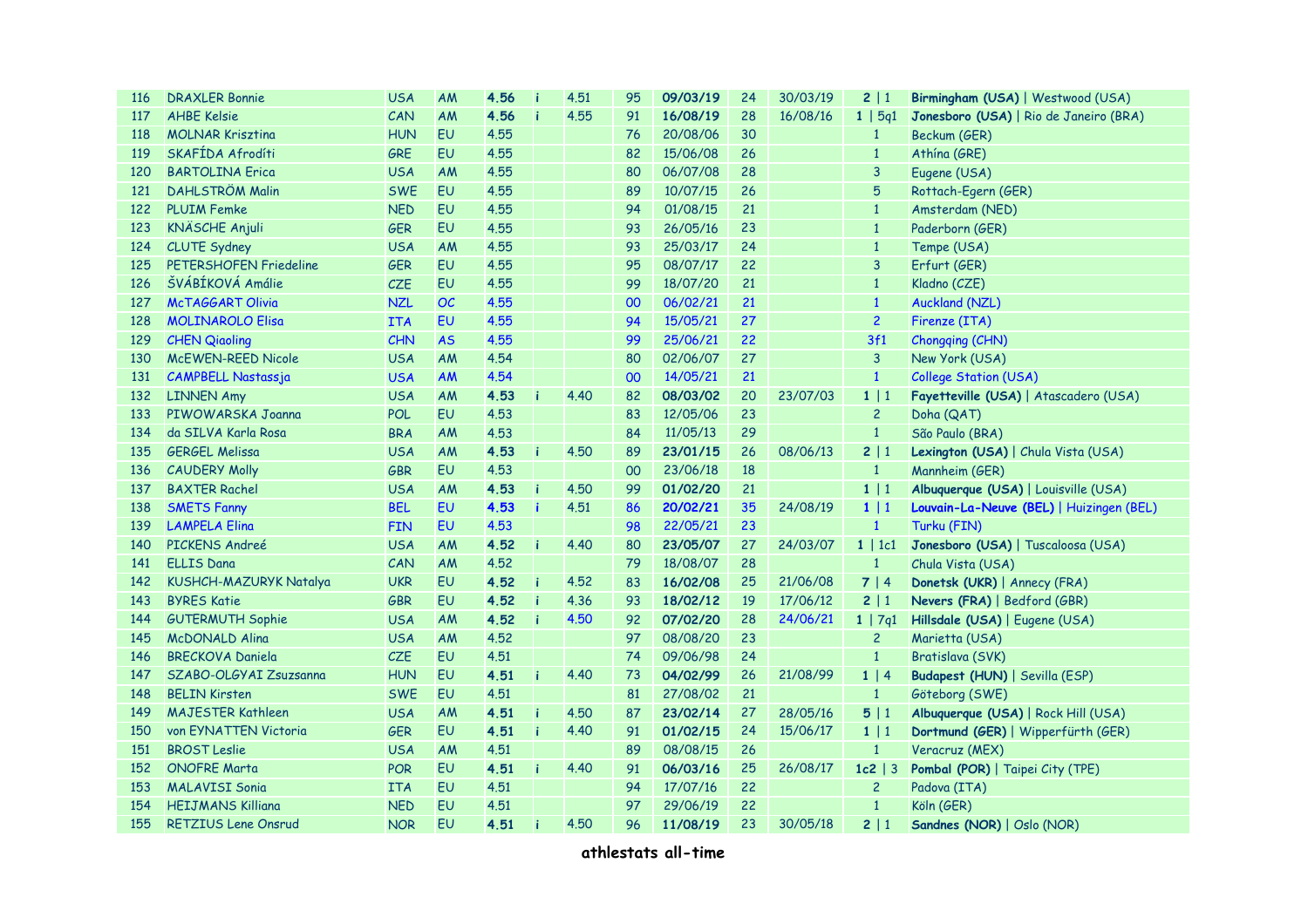| 156 | PETROVA Lyudmila             | <b>RUS</b> | EU        | 4.51 | 4.30 | 93 | 16/01/20 | 27 | 03/06/18 | 2   4          | <b>Chelyabinsk (RUS)</b>   Cheboksary (RUS) |
|-----|------------------------------|------------|-----------|------|------|----|----------|----|----------|----------------|---------------------------------------------|
| 157 | <b>BRYAN Lucy</b>            | <b>GBR</b> | EU        | 4.51 | 4.50 | 95 | 08/02/20 | 25 | 27/04/19 | $1 \mid 1$     | Akron (USA)   Baton Rouge (USA)             |
| 158 | <b>CHEVRIER Margot</b>       | <b>FRA</b> | EU        | 4.51 |      | 99 | 26/06/21 | 22 |          | $\mathbf{1}$   | Angers (FRA)                                |
| 159 | <b>FLOSADOTTIR Vala</b>      | <b>ISL</b> | EU        | 4.50 |      | 78 | 25/09/00 | 22 |          | 3              | Sydney (AUS)                                |
| 160 | <b>WARLICK Alicia</b>        | <b>USA</b> | AM        | 4.50 |      | 77 | 24/03/01 | 24 |          | $\mathbf{1}$   | Houston (USA)                               |
| 161 | <b>BELINSKAYA Natalya</b>    | <b>RUS</b> | EU        | 4.50 | 4.40 | 83 | 29/01/05 | 22 | 25/06/04 | 3 1            | Stuttgart (GER)   Tula (RUS)                |
| 162 | STEFANOVA Tanya              | <b>BUL</b> | <b>EU</b> | 4.50 | 4.45 | 72 | 16/02/05 | 33 | 21/06/03 | $1 \mid 2$     | Peanía (GRE)   Velenje (SLO)                |
| 163 | <b>KASPRZAK Róza</b>         | <b>POL</b> | EU        | 4.50 |      | 82 | 18/06/06 | 24 |          | $\mathbf{3}$   | Warszawa (POL)                              |
| 164 | <b>DEBSKA Paulina</b>        | <b>POL</b> | <b>EU</b> | 4.50 |      | 85 | 23/06/07 | 22 |          | $\mathbf{1}$   | Sopot (POL)                                 |
| 165 | <b>VOLIK Valeriya</b>        | <b>RUS</b> | EU        | 4.50 |      | 89 | 04/06/08 | 19 |          | $\mathbf{1}$   | Krasnodar (RUS)                             |
| 166 | <b>BUISSON Marion</b>        | <b>FRA</b> | EU        | 4.50 |      | 88 | 25/07/08 | 20 |          | $\mathbf{1}$   | Albi (FRA)                                  |
| 167 | LI Caixia                    | <b>CHN</b> | <b>AS</b> | 4.50 |      | 87 | 04/09/10 | 23 |          | $\overline{4}$ | Split (CRO)                                 |
| 168 | <b>TAVARES Maria Leonor</b>  | <b>POR</b> | <b>EU</b> | 4.50 |      | 85 | 29/07/11 | 26 |          | $\mathbf{1}$   | Albi (FRA)                                  |
| 169 | <b>WEYGANDT Shade</b>        | <b>USA</b> | AM        | 4.50 |      | 91 | 05/05/12 | 21 |          | $\mathbf{1}$   | Lubbock (USA)                               |
| 170 | <b>VIUF Katy</b>             | <b>USA</b> | AM        | 4.50 |      | 87 | 10/05/12 | 25 |          | $\mathbf{1}$   | Chula Vista (USA)                           |
| 171 | LEDÁKI Stélla-Iró            | <b>GRE</b> | <b>EU</b> | 4.50 |      | 88 | 15/06/12 | 24 |          | $\overline{c}$ | Athína (GRE)                                |
| 172 | <b>SCHULTZE Martina</b>      | <b>GER</b> | EU        | 4.50 |      | 90 | 24/07/13 | 23 |          | $1\,$          | Besigheim (GER)                             |
| 173 | <b>DEMIDENKO Natalya</b>     | <b>RUS</b> | EU        | 4.50 | 4.40 | 93 | 17/01/15 | 22 | 01/07/11 | 1 1            | Volgograd (RUS)   Cheboksary (RUS)          |
| 174 | SHVYDKINA Tatyana            | <b>RUS</b> | <b>EU</b> | 4.50 | 4.45 | 90 | 07/02/15 | 25 | 24/06/15 | 2 2            | Moskva (RUS)   Baku (AZE)                   |
| 175 | <b>CALDWELL Kayla</b>        | <b>USA</b> | <b>AM</b> | 4.50 | 4.40 | 91 | 16/04/15 | 24 | 23/05/13 | 2 2            | Jonesboro (USA)   Pueblo (USA)              |
| 176 | <b>REN Mengqiang</b>         | <b>CHN</b> | <b>AS</b> | 4.50 |      | 93 | 12/05/15 | 22 |          | $\mathbf{1}$   | Taiyuan (CHN)                               |
| 177 | <b>CARMICHAEL Carolina</b>   | <b>USA</b> | <b>AM</b> | 4.50 |      | 94 | 15/05/15 | 21 |          | $\mathbf{1}$   | Storrs (USA)                                |
| 178 | <b>BLOUIN Mélanie</b>        | CAN        | AM        | 4.50 |      | 90 | 11/07/15 | 25 |          | $\mathbf{1}$   | Bolton (CAN)                                |
| 179 | PLANELL Diamara              | <b>PUR</b> | AM        | 4.50 |      | 93 | 16/04/16 | 23 |          | $\mathbf{1}$   | Norwalk (USA)                               |
| 180 | <b>COSTA Joana</b>           | <b>BRA</b> | AM        | 4.50 |      | 81 | 03/07/16 | 35 |          | $\overline{c}$ | São Bernardo do Campo (BRA)                 |
| 181 | ŚMIETANKA Justyna            | <b>POL</b> | EU        | 4.50 |      | 94 | 21/07/18 | 24 |          | $\mathbf{1}$   | Lublin (POL)                                |
| 182 | <b>AXPE Maialen</b>          | <b>ESP</b> | EU        | 4.50 | 4.45 | 93 | 16/02/19 | 26 | 22/07/18 | $1 \mid 2$     | Antequera (ESP)   Getafe (ESP)              |
| 183 | <b>TIDWELL Tuesdi</b>        | <b>USA</b> | <b>AM</b> | 4.50 | 4.41 |    | 25/01/20 |    | 26/03/21 | 1 2            | College Station (USA)   Austin (USA)        |
| 184 | <b>BIZZELL Kaylee</b>        | <b>USA</b> | <b>AM</b> | 4.50 | 4.26 |    | 15/02/20 |    | 16/03/19 | 7 3            | Albuquerque (USA)   Fort Worth (USA)        |
| 185 | <b>COOK Sophie</b>           | <b>GBR</b> | EU        | 4.50 | 4.40 | 94 | 22/02/20 | 26 | 19/06/19 | $1 \mid 1$     | Glasgow (GBR)   Loughborough (GBR)          |
| 186 | <b>KANTSAVENKA Krystsina</b> | <b>BLR</b> | <b>EU</b> | 4.50 |      | 01 | 17/07/20 | 19 |          | $\mathbf{1}$   | Brest Litevsk (BLR)                         |
| 187 | <b>AYRIS Imogen</b>          | <b>NZL</b> | <b>OC</b> | 4.50 |      | 00 | 21/11/20 | 20 |          | 1f2            | Auckland (NZL)                              |
| 188 | <b>SONG Tingting</b>         | <b>CHN</b> | <b>AS</b> | 4.50 |      | 93 | 09/04/21 | 28 |          | $\overline{c}$ | Shaoxing (CHN)                              |
| 189 | <b>NIU Chunge</b>            | <b>CHN</b> | <b>AS</b> | 4,50 |      | 00 | 11/06/21 | 21 |          | $\mathbf{3}$   | Shaoxing (CHN)                              |
| 190 | <b>HODEL Andrina</b>         | <b>SUI</b> | <b>EU</b> | 4.50 |      | 00 | 12/06/21 | 21 |          | 4              | Genève (SUI)                                |
| 191 | <b>SMITH Kayla</b>           | <b>USA</b> | <b>AM</b> | 4.49 |      | 97 | 14/05/21 | 24 |          | 4              | <b>College Station (USA)</b>                |
| 192 | <b>MARTINEZ Lauren</b>       | <b>USA</b> | <b>AM</b> | 4.49 |      | 96 | 14/05/21 | 25 |          | $\overline{c}$ | <b>College Station (USA)</b>                |
| 193 | <b>SOMMERS Paige</b>         | <b>USA</b> | <b>AM</b> | 4.49 |      | 03 | 26/05/21 | 18 |          | $\mathbf{1}$   | Westlake Village (USA)                      |
| 194 | <b>KORESSEL Allison</b>      | <b>USA</b> | AM        | 4.48 |      | 91 | 17/06/17 | 26 |          | $\mathbf{1}$   | Chula Vista (USA)                           |
| 195 | TSILIGGIRI Yeoryía           | <b>GRE</b> | EU        | 4.47 |      | 72 | 07/07/04 | 32 |          | $\mathbf{1}$   | Spárti (GRE)                                |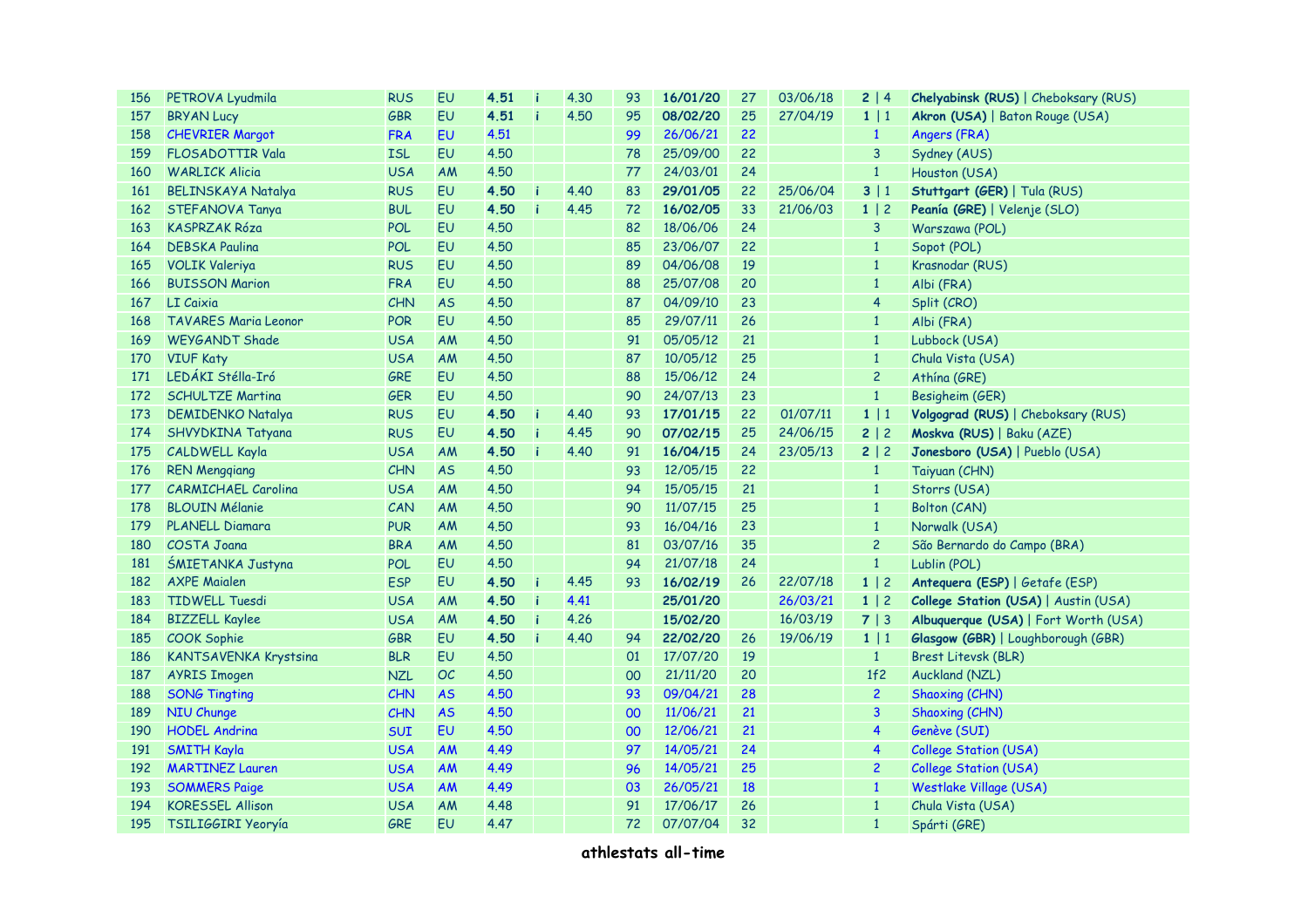| 196 | <b>WHITLOCK Janine</b>          | <b>GBR</b> | EU        | 4.47 |    |      | 73 | 22/07/05 | 32 |          | $3=$           | London (GBR)                                  |  |  |
|-----|---------------------------------|------------|-----------|------|----|------|----|----------|----|----------|----------------|-----------------------------------------------|--|--|
| 197 | <b>CUNLIFFE Chloe</b>           | <b>USA</b> | AM        | 4.47 |    |      | 00 | 06/04/19 | 19 |          | $\mathbf{1}$   | Arcadia (USA)                                 |  |  |
| 198 | <b>GARDNER Maddie</b>           | <b>USA</b> | <b>AM</b> | 4.47 |    |      |    | 20/04/19 |    |          | $\mathbf{1}$   | Charlottesville (USA)                         |  |  |
| 199 | RUIZ de AZÚA Malen              | <b>ESP</b> | <b>EU</b> | 4.47 |    |      | 95 | 08/05/21 | 26 |          | $\mathbf{1}$   | Zaragoza (ESP)                                |  |  |
| 200 | STÖCKLIN Pascale                | <b>SUI</b> | <b>EU</b> | 4.47 |    |      | 97 | 06/09/21 | 24 |          | $\overline{c}$ | Chiari (ITA)                                  |  |  |
| 201 | <b>POISSONNIER Marie</b>        | <b>FRA</b> | EU        | 4.46 |    |      | 79 | 13/07/02 | 23 |          | $\mathbf{1}$   | Saint-Étienne (FRA)                           |  |  |
| 202 | <b>CERVANTES Daniela Elvira</b> | <b>ESP</b> | EU        | 4.46 |    | 4.40 | 78 | 31/01/04 | 26 | 13/07/04 | $1 \mid 3$     | Zaragoza (ESP)   Salamanca (ESP)              |  |  |
| 203 | <b>ZHANG Yingning</b>           | CHN        | <b>AS</b> | 4.46 | f  | 4.40 | 90 | 15/03/07 | 17 | 05/05/07 | 1   1          | Shanghai (CHN)   Osaka (JPN)                  |  |  |
| 204 | <b>FIRSICK Bethany</b>          | <b>USA</b> | <b>AM</b> | 4.46 |    |      | 91 | 29/03/13 | 22 |          | 1c1            | Austin (USA)                                  |  |  |
| 205 | <b>KRAFT Joana</b>              | <b>GER</b> | EU        | 4.46 | i  | 4.40 | 91 | 08/02/14 | 23 | 15/06/13 | 1 1            | Sindelfingen (GER)   Göttingen (GER)          |  |  |
| 206 | <b>FREIER Desiree</b>           | <b>USA</b> | <b>AM</b> | 4.46 |    | 4.45 | 96 | 09/03/19 | 23 | 24/07/14 | 4 2            | Birmingham (USA)   Eugene (USA)               |  |  |
| 207 | <b>DAUBER Stefanie</b>          | <b>GER</b> | <b>EU</b> | 4.46 |    |      | 87 | 03/08/19 | 32 |          | $\overline{c}$ | Berlin (GER)                                  |  |  |
| 208 | <b>McCORKLE Bailee</b>          | <b>USA</b> | <b>AM</b> | 4.46 | i  | 4.19 | 99 | 29/02/20 | 21 | 14/05/21 | 3 7            | College Station (USA)   College Station (USA) |  |  |
| 209 | <b>FIXSEN Julia</b>             | <b>USA</b> | <b>AM</b> | 4.46 | i  | 4.25 | 00 | 29/02/20 | 20 | 17/06/18 | 2   2          | College Station (USA)   Bloomington (USA)     |  |  |
| 210 | de WILT Monique                 | <b>NED</b> | <b>EU</b> | 4.45 | i  | 4.40 | 76 | 15/02/03 | 27 | 09/08/02 | 1   6          | Gent (BEL)   München (GER)                    |  |  |
| 211 | <b>TAYLOR Lindsay</b>           | <b>USA</b> | <b>AM</b> | 4.45 |    |      | 79 | 17/06/04 | 25 |          | $\mathbf{1}$   | San Diego (USA)                               |  |  |
| 212 | <b>ZHAO Yingying</b>            | <b>CHN</b> | <b>AS</b> | 4.45 |    | 4.40 | 86 | 24/02/05 | 19 | 01/05/04 | 3 1            | Madrid (ESP)   Nanjing (CHN)                  |  |  |
| 213 | ZHAO Yingzhu                    | <b>CHN</b> | <b>AS</b> | 4.45 |    |      | 88 | 29/10/06 | 18 |          | $\mathbf{1}$   | Changsha (CHN)                                |  |  |
| 214 | <b>DOCKENDORF Carly</b>         | CAN        | AM        | 4.45 |    |      | 83 | 02/06/07 | 24 |          | 2c1            | Livermore (USA)                               |  |  |
| 215 | <b>ZHOU Yang</b>                | CHN        | <b>AS</b> | 4.45 |    |      | 88 | 28/06/08 | 20 |          | $\mathbf{1}$   | Suzhou (CHN)                                  |  |  |
| 216 | ZAHARIÁDI Mariánna              | CYP        | EU        | 4.45 |    |      | 90 | 30/06/09 | 19 |          | $\overline{c}$ | Pescara (ITA)                                 |  |  |
| 217 | <b>SCHMID Anna Katharina</b>    | <b>SUI</b> | EU        | 4.45 |    |      | 89 | 05/08/11 | 22 |          | $\mathbf{1}$   | Basel (SUI)                                   |  |  |
| 218 | <b>KUBISHTA April</b>           | <b>USA</b> | AM        | 4.45 | i  | 4.41 | 85 | 14/02/13 | 28 | 06/04/13 | 2 2            | Flagstaff (USA)   Tempe (USA)                 |  |  |
| 219 | <b>RIEBOLD Jade</b>             | <b>USA</b> | AM        | 4.45 | ۱i | 4.40 | 91 | 09/03/13 | 22 | 07/06/13 | 2   3          | Fayetteville (USA)   Eugene (USA)             |  |  |
| 220 | <b>BARTNOVSKAYA Natalya</b>     | <b>RUS</b> | <b>EU</b> | 4.45 |    | 4.45 | 89 | 09/03/13 | 24 | 11/05/13 | $1 \mid 1$     | Fayetteville (USA)   Manhattan (USA)          |  |  |
| 221 | <b>PAINE Alexis</b>             | <b>USA</b> | <b>AM</b> | 4.45 |    |      | 90 | 30/03/13 | 23 |          | $\mathbf{1}$   | Atlanta (USA)                                 |  |  |
| 222 | MÁNOU Loréla-Anastasía          | <b>GRE</b> | <b>EU</b> | 4.45 |    |      | 90 | 12/06/13 | 23 |          | $\overline{c}$ | Pátra (GRE)                                   |  |  |
| 223 | <b>SCHMITZ Vera</b>             | <b>USA</b> | AM        | 4.45 |    |      | 87 | 15/06/13 | 26 |          | $\overline{c}$ | Terre Haute (USA)                             |  |  |
| 224 | <b>BROWN Zoë</b>                | <b>IRL</b> | <b>EU</b> | 4.45 |    |      | 83 | 15/07/14 | 31 |          | $\mathbf{1}$   | Cardiff (GBR)                                 |  |  |
| 225 | <b>KAZEKA Ekaterina</b>         | <b>RUS</b> | <b>EU</b> | 4.45 |    |      | 90 | 24/07/14 | 24 |          | $\overline{4}$ | Kazan (RUS)                                   |  |  |
| 226 | <b>GRÜNBERG Kira</b>            | <b>AUT</b> | <b>EU</b> | 4.45 |    |      | 93 | 12/08/14 | 21 |          | 4q2            | Zürich (SUI)                                  |  |  |
| 227 | SADOVNIKOVA Anastasiya          | <b>RUS</b> | <b>EU</b> | 4.45 | h  | 4.40 | 95 | 14/02/15 | 20 | 15/06/15 | 1 1            | Tartu (EST)   Saransk (RUS)                   |  |  |
| 228 | RICHARTZ Stephanie              | <b>USA</b> | <b>AM</b> | 4.45 | i  | 4.45 | 92 | 14/03/15 | 23 | 11/06/15 | $3 \mid 3$     | Fayetteville (USA)   Eugene (USA)             |  |  |
| 229 | <b>TAYLOR Lakan</b>             | <b>USA</b> | AM        | 4.45 |    | 4.45 | 95 | 11/03/17 | 22 | 31/03/18 | $1 \mid 7$     | College Station (USA)   Austin (USA)          |  |  |
| 230 | <b>MAROIS Jill</b>              | <b>USA</b> | AM        | 4.45 |    |      | 94 | 29/04/17 | 23 |          | $\mathbf{1}$   | Boone (USA)                                   |  |  |
| 231 | <b>HEATH Madison</b>            | <b>USA</b> | AM        | 4.45 |    |      | 95 | 31/03/18 | 23 |          | 8              | Austin (USA)                                  |  |  |
| 232 | <b>CLEMENTE Monica</b>          | <b>ESP</b> | EU        | 4.45 |    |      | 96 | 22/07/18 | 22 |          | $\mathbf{1}$   | Getafe (ESP)                                  |  |  |
| 233 | <b>CHORNY Lauren</b>            | <b>USA</b> | <b>AM</b> | 4.45 |    | 4.40 | 93 | 06/12/19 | 26 | 24/06/21 | 1   12q1       | Allendale (USA)   Eugene (USA)                |  |  |
| 234 | <b>MOLL Amanda</b>              | <b>USA</b> | <b>AM</b> | 4.45 |    |      |    | 06/06/21 |    |          | 5              | Chula Vista (USA)                             |  |  |
| 235 | <b>WILDGRUBE Freiya Leni</b>    | <b>GER</b> | EU        | 4.45 |    |      | 01 | 19/06/21 | 20 |          | 3              | Zweibrücken (GER)                             |  |  |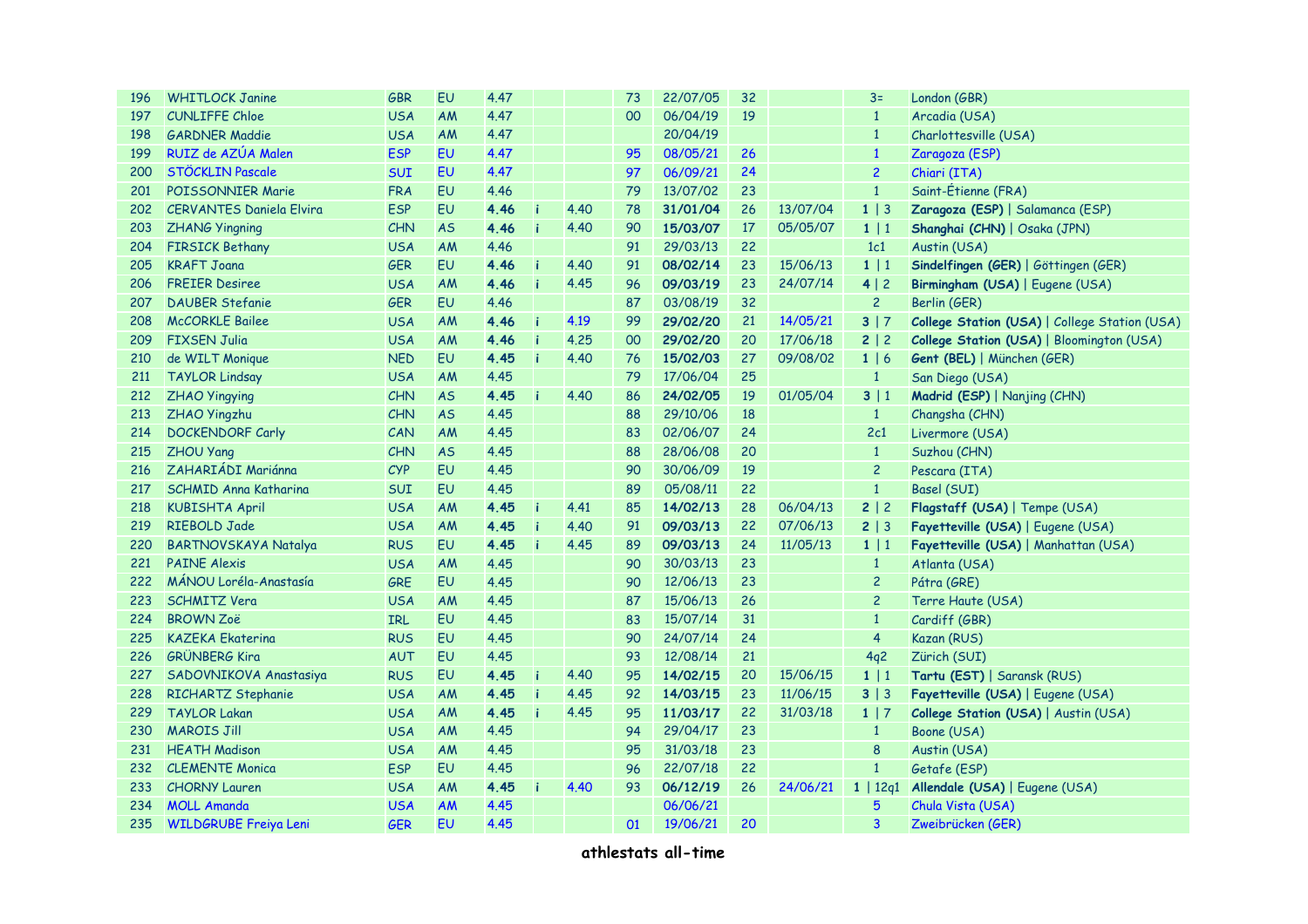| 236 | <b>AUER Doris</b>                | <b>AUT</b> | EU        | 4.44 | 4.40 | 71 | 18/03/01 | 30 | 17/09/00 | 2 2            | Glasgow (GBR)   Brisbane (AUS)         |  |  |  |
|-----|----------------------------------|------------|-----------|------|------|----|----------|----|----------|----------------|----------------------------------------|--|--|--|
| 237 | <b>HORN Sydney</b>               | <b>USA</b> | AM        | 4.44 |      |    | 11/05/21 |    |          | $\mathbf{1}$   | High Point (USA)                       |  |  |  |
| 238 | GARCIA Alejandra                 | <b>ARG</b> | AM        | 4.43 |      | 73 | 03/04/04 | 31 |          | $\mathbf{1}$   | Santa Fé (USA)                         |  |  |  |
| 239 | dos SANTOS Patrícia              | <b>BRA</b> | AM        | 4.43 |      | 84 | 25/04/13 | 29 |          | $\mathbf{1}$   | <b>Buenos Aires (ARG)</b>              |  |  |  |
| 240 | <b>HOLM Caroline Bonde</b>       | <b>DEN</b> | EU        | 4.43 | 4.36 | 90 | 28/02/14 | 24 | 18/07/12 | 5 1            | Bad Oeynhausen (GER)   Cardiff (GBR)   |  |  |  |
| 241 | <b>JOHNSON Jessica</b>           | <b>USA</b> | AM        | 4.43 |      | 93 | 30/04/16 | 23 |          | $\mathbf{1}$   | Athens, GA (USA)                       |  |  |  |
| 242 | <b>PRESLEY Emily</b>             | <b>USA</b> | <b>AM</b> | 4.43 |      |    | 06/05/17 |    |          | $\mathbf{1}$   | Bolivar (USA)                          |  |  |  |
| 243 | <b>IVE Jade</b>                  | <b>GBR</b> | EU        | 4.43 | 4.30 | 92 | 10/03/19 | 27 | 06/06/21 | $2f1$   1      | Cardiff (GBR)   London (GBR)           |  |  |  |
| 244 | <b>GERRYTS Elmarie</b>           | <b>RSA</b> | <b>AF</b> | 4.42 |      | 72 | 12/06/00 | 28 |          | $\mathbf{1}$   | Wesel (GER)                            |  |  |  |
| 245 | FARFALETTI CASALI Arianna        | <b>ITA</b> | EU        | 4.42 |      | 76 | 21/09/08 | 32 |          | $\mathbf{1}$   | Busto Arsizio (ITA)                    |  |  |  |
| 246 | <b>PEAKE Sally</b>               | <b>GBR</b> | EU        | 4.42 | 4.40 | 86 | 18/02/12 | 26 | 12/07/14 | 5 8            | Nevers (FRA)   Glasgow (GBR)           |  |  |  |
| 247 | <b>HENRY Chloé</b>               | <b>BEL</b> | EU        | 4.42 |      | 87 | 22/08/15 | 28 |          | $\mathbf{1}$   | Waremme (BEL)                          |  |  |  |
| 248 | <b>LONG Kally</b>                | <b>USA</b> | <b>AM</b> | 4.42 | 4.40 | 95 | 14/01/17 | 22 | 01/04/17 | $1 \mid 7c1$   | College Station (USA)   Austin (USA)   |  |  |  |
| 249 | <b>ANDERSSON Saga</b>            | <b>FIN</b> | EU        | 4.42 |      | 00 | 25/08/17 | 17 |          | $\mathbf{1}$   | Tampere (FIN)                          |  |  |  |
| 250 | <b>MOINDROT Alice</b>            | <b>FRA</b> | EU        | 4.42 |      | 99 | 16/06/18 | 19 |          | 1f2            | Aubière (FRA)                          |  |  |  |
| 251 | <b>BARTOLOME Miren</b>           | <b>ESP</b> | EU        | 4.42 |      | 98 | 23/06/19 | 21 |          | $\mathbf{1}$   | Pamplona (ESP)                         |  |  |  |
| 252 | SAN JOSÉ Andrea                  | <b>ESP</b> | EU        | 4.42 | 4.37 | 97 | 06/02/21 | 24 | 26/06/21 | 1 2            | Barcelona (ESP)   Getafe (ESP)         |  |  |  |
| 253 | <b>FALDA Helen</b>               | <b>ITA</b> | EU        | 4.42 |      | 96 | 16/04/21 | 25 |          | $\mathbf{1}$   | Sioux City (USA)                       |  |  |  |
| 254 | <b>GIALLURACHIS Elina</b>        | <b>FRA</b> | EU        | 4.42 |      | 01 | 12/06/21 | 20 |          | $\mathbf{1}$   | <b>Moulins (FRA)</b>                   |  |  |  |
| 255 | <b>SCHULTE Sabine</b>            | <b>GER</b> | EU        | 4.41 | 4.40 | 76 | 09/03/02 | 26 | 14/06/02 | 1   4          | Bad Oeynhausen (GER)   Kassel (GER)    |  |  |  |
| 256 | <b>KÜHNERT Floé</b>              | <b>GER</b> | EU        | 4.41 |      | 84 | 15/06/02 | 18 |          | $\mathbf{1}$   | Mannheim (GER)                         |  |  |  |
| 257 | <b>McCANN Stephanie</b>          | CAN        | <b>AM</b> | 4.41 |      | 77 | 09/07/03 | 26 |          | $\overline{c}$ | Atascadero (USA)                       |  |  |  |
| 258 | <b>STRIPLING TANNEHILL Katie</b> | <b>USA</b> | <b>AM</b> | 4.41 |      | 87 | 30/04/10 | 23 |          | $\mathbf{1}$   | Fayetteville (USA)                     |  |  |  |
| 259 | <b>MATHIOT Télie</b>             | <b>FRA</b> | EU        | 4.41 |      | 87 | 04/06/11 | 24 |          | $\mathbf{1}$   | Saran (FRA)                            |  |  |  |
| 260 | PIÑERO Anna María                | <b>ESP</b> | EU        | 4.41 |      | 86 | 25/06/11 | 25 |          | $\mathbf{1}$   | Zaragoza (ESP)                         |  |  |  |
| 261 | LARSÅSEN Cathrine                | <b>NOR</b> | EU        | 4.41 | 4.40 | 86 | 11/02/12 | 26 | 07/08/11 | 1 1            | Steinkjer (NOR)   København (DEN)      |  |  |  |
| 262 | <b>CHOI Yun-Hee</b>              | <b>KOR</b> | <b>AS</b> | 4.41 |      | 86 | 08/05/12 | 26 |          | $\mathbf{1}$   | Kimchun (KOR)                          |  |  |  |
| 263 | <b>JAMERSON Megan</b>            | <b>USA</b> | <b>AM</b> | 4.41 |      | 86 | 17/07/13 | 27 |          | $\mathbf{1}$   | Chula Vista (USA)                      |  |  |  |
| 264 | <b>WARTINBEE Jenny</b>           | <b>USA</b> | <b>AM</b> | 4.41 |      | 87 | 29/12/15 | 28 |          | $\mathbf{1}$   | Chula Vista (USA)                      |  |  |  |
| 265 | <b>CORREA Carmelita</b>          | <b>MEX</b> | <b>AM</b> | 4.41 | 4.35 | 88 | 12/02/16 | 28 | 18/03/16 | 2   1          | Flagstaff (USA)   Cd. México (MEX)     |  |  |  |
| 266 | <b>SHELL Mackenzie</b>           | <b>USA</b> | AM        | 4.41 |      | 97 | 23/04/16 | 19 |          | $\mathbf{1}$   | Norman (USA)                           |  |  |  |
| 267 | <b>YILMAZ Mesure Tutku</b>       | <b>TUR</b> | <b>AS</b> | 4.41 | 4.32 | 00 | 23/02/21 | 21 | 24/04/21 | 1 1            | <b>Istanbul (TUR)   Mersin (TUR)</b>   |  |  |  |
| 268 | <b>KALSEY Marissa</b>            | <b>USA</b> | <b>AM</b> | 4.41 |      | 94 | 04/06/21 | 27 |          | $\overline{2}$ | Nashville (USA)                        |  |  |  |
| 269 | <b>LIVEBARDON Agnés</b>          | FRA        | EU        | 4.40 | 4.35 | 80 | 18/01/03 | 23 | 09/06/02 | 1 1            | Aubière (FRA)   Clermont-Ferrand (FRA) |  |  |  |
| 270 | <b>HAMILTON Melina</b>           | <b>NZL</b> | <b>OC</b> | 4.40 |      | 76 | 12/04/03 | 27 |          | $\mathbf{1}$   | Brisbane (AUS)                         |  |  |  |
| 271 | <b>YOUNG Wendy</b>               | <b>AUS</b> | OC        | 4.40 |      | 84 | 20/03/04 | 20 |          | $\mathbf{1}$   | Adelaide (AUS)                         |  |  |  |
| 272 | <b>FITIDOU Anna</b>              | <b>CYP</b> | EU        | 4.40 | 4.30 | 77 | 29/01/05 | 28 | 15/06/03 | $1 \mid 2$     | Athína (GRE)   Tríkala (GRE)           |  |  |  |
| 273 | KIRYANOVA Anastasiya             | <b>RUS</b> | EU        | 4.40 |      | 82 | 23/07/05 | 23 |          | $\mathbf{1}$   | Tula (RUS)                             |  |  |  |
| 274 | <b>YANG Jing</b>                 | <b>CHN</b> | <b>AS</b> | 4.40 |      | 84 | 20/10/05 | 21 |          | $\overline{c}$ | Nanjing (CHN)                          |  |  |  |
| 275 | <b>SCHULTZE Anna</b>             | GER        | EU        | 4.40 | 4.40 | 85 | 29/01/06 | 21 | 25/08/07 | 3 1            | Karlsruhe (GER)   Hannover (GER)       |  |  |  |